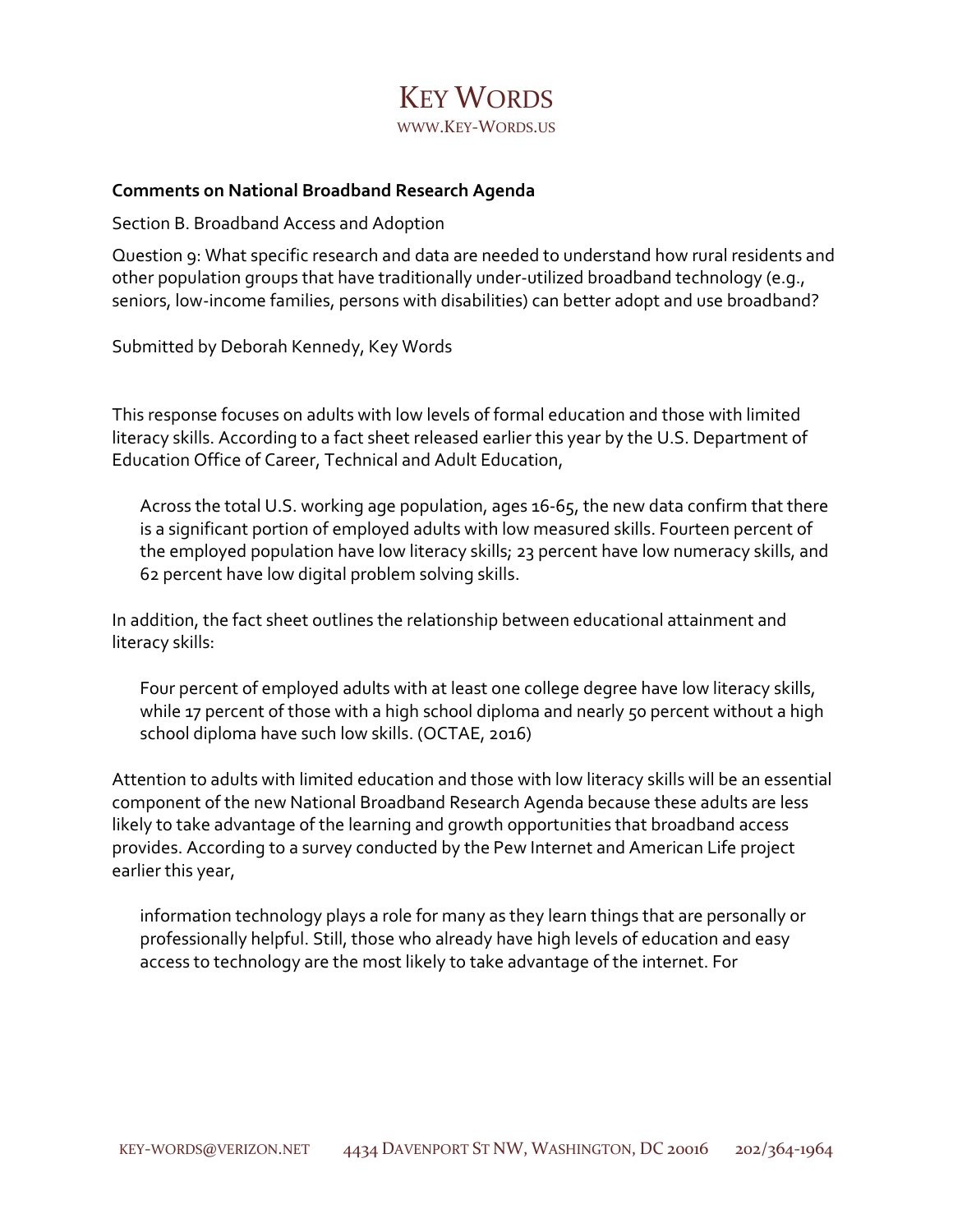significant minorities of Americans with less education and lower incomes, the internet is more on the periphery of their learning activities. Fewer of the people in those groups are professional or personal learners, and fewer of them use the internet for these purposes. Overall, the internet does not seem to exert as strong a pull toward adult learning among those who are poorer or less educated as it does for those in other groups. (Horrigan, 2016a)

Further analysis by Pew staff shows that adults with lower levels of formal education are more likely to demonstrate the characteristics of the groups labeled "The Unprepared" and "The Reluctant," the two groups at the "least ready" end of the digital readiness spectrum (Horrigan, 2016b).

User experience (UX) research with adults who have low literacy skills has demonstrated physical differences between these adults and those with stronger reading proficiency in terms of how they read on computer screens. Using eye tracking technology, researchers have shown that users with limited literacy skills do not exhibit the F-shaped reading pattern characteristic of stronger readers (Nielsen, 2006). Instead, they exhibit many of the eye movements that have been described in studies of low literacy readers and the printed page: more and longer fixations, re-reading both text and site navigation, skipping words and sections of text, and getting distracted (Colter & Summers, 2014; Nielsen, 2005).

Adults with low literacy skills are among those who could benefit most from the educational, life skills, and workplace skills development opportunities that broadband internet presents. However, the medium itself may interfere with their ability to do so for two reasons:

- It relies on expectations about reading capacity that include skimming and scanning ability, ability to track from line end to line beginning in long lines of text, and ability to quickly differentiate among headings, main text, and navigation elements--all skills that adults with low literacy levels may not yet have mastered
- It does not take advantage of the knowledge and strengths that adults with low literacy levels possess, such as real-world knowledge, listening ability, and recognition of pictures, symbols, and icons

Under-utilization of broadband internet by adults with limited formal education and low literacy levels may therefore be, at least in part, a function of the message that web design sends to such users: this is for people with skills you don't have.

The field of web design has identified numerous best practices that can improve user experience and ensure that sites are responsive to the type of device (phone, tablet, laptop, desktop) being used. In addition, some government agencies have made concerted efforts to increase the usability and appeal of their public-facing websites to citizens at all educational levels (Kennedy, 2015). However, much more could be done in terms of research on ways to make informational websites more user-friendly for adults with limited literacy skills. Specifically, how do these adults experience reading on different types of devices, and how can websites be designed to respond to those experiences? How can websites best facilitate these